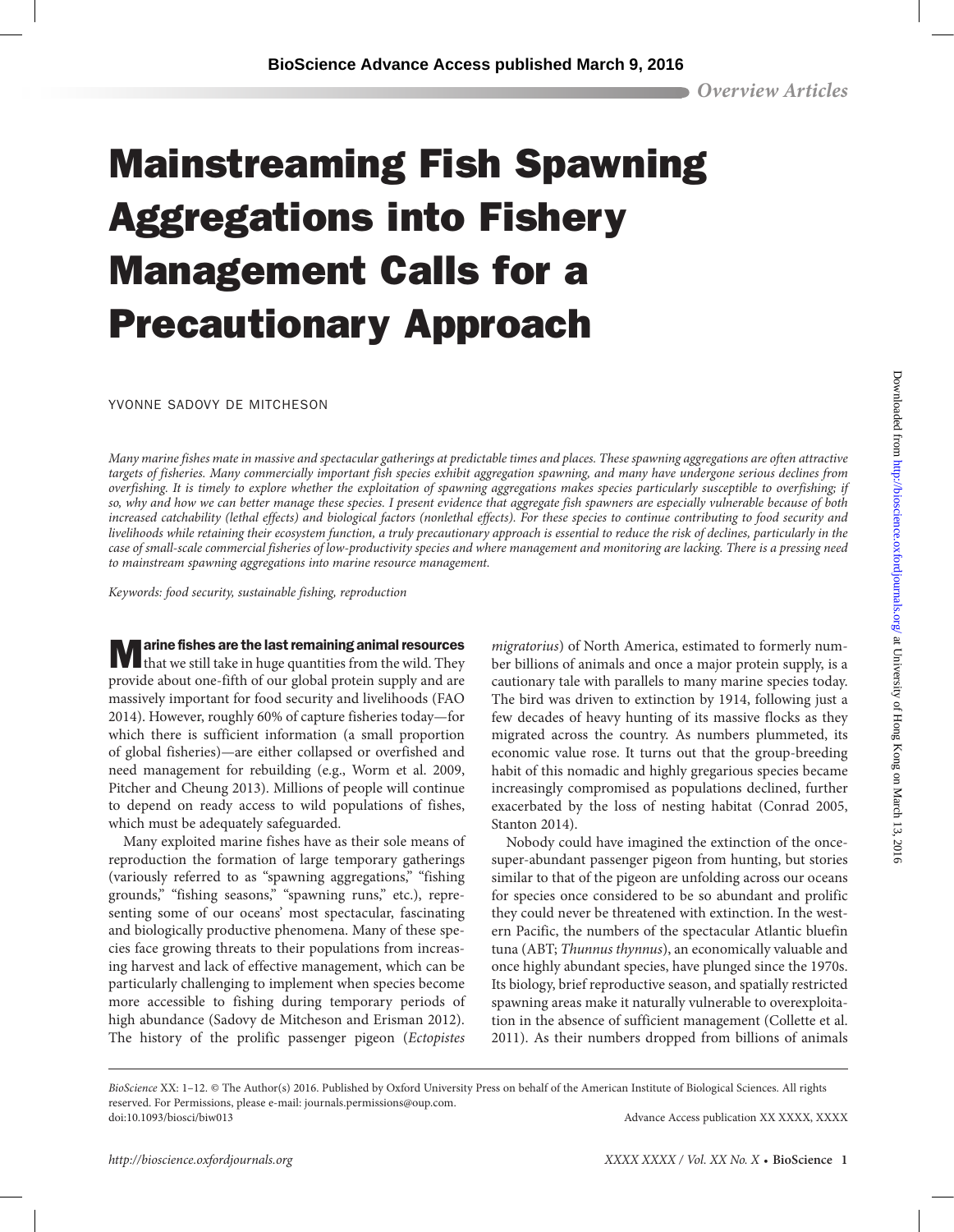to a few million and a tiny fraction of its natural spawning biomass, prices soared for the sushi–sashimi market, further stimulating fishing and leading to a downward spiral toward extinction; it is now endangered (Fromentin and Powers 2005, Collette et al. 2011). Despite various management measures, including protection from directed fishing while reproducing, there is concern that spawners are still incidentally caught (and large proportions subsequently die) by longlines targeting yellowfin tuna and swordfish in their aggregation areas (Armsworth et al. 2010, Collette et al. 2011). The transnational distribution of this fishery presents further challenges to management. But even at the national level, once-abundant species have been extirpated. In East Asia, seasonal spawning aggregations are formed by the large yellow croaker (*Larimichthyes crocea*), once a major coastal fishery of China (Liu and Sadovy de Mitcheson 2008). This fishery collapsed after peaking at about 200,000 tonnes in the mid-1970s, after which catches declined by over 90% in 20 years. Fishing was mainly on spawning aggregations and overwintering grounds, with loss of important inshore nursery habitat to development also implicated. The species has never recovered despite massive restocking programs and management measures. Wild fish are now uncommon and fetch high market value when encountered (e.g., Liu and Sadovy de Mitcheson 2008). What is little understood for these—and many other—species that aggregate to spawn and that have declined markedly over the last few decades (see below) is the specific role that fishing on their spawning aggregations has had in their declines. Understanding this is crucially important for successfully managing species exploited on their spawning aggregations.

The aggregation mode has emerged as the reproductive strategy for a large and diverse range of marine taxa across temperate, tropical, deep-sea, and pelagic realms, including among many species of commercial importance. The habit presumably confers considerable reproductive advantage—and ultimately greater fitness—compared with the nonaggregating reproductive habit, all else being equal (e.g., Molloy et al. 2012), because there are costs to migration and assembly. These range from heightened risk of disease and parasites and increased exposure to predation to energetically demanding migrations to and from spawning sites (Molloy et al. 2012). On the evolutionary factors driving broadcast spawning fishes to aggregate where and when they do we can only speculate. Whether the time and location of spawning evolved for the benefit of eggs and larvae to disperse or retain them close to natal areas or for larvae to have access to abundant food is not known. Large concentrated pulses of eggs may reduce *per capita* egg predation rates. Aggregate spawning may have evolved predominantly for the benefit of adults that must live dispersed at other times to survive, enabling them to meet, undergo sexual selection, and maximize fertilization rates.

Whatever the ultimate evolutionary driver(s) of aggregation spawning, the immediate benefits of aggregation fishing are obvious, with large numbers of fish becoming predictably and efficiently available and catchability (fishing effectiveness) increasing markedly for many species when they assemble. Monitoring and management of such fisheries, whereby both fish and fisher behavior temporarily change, can be particularly challenging*.* Conventional management theory focuses on addressing the "lethal" effects of removals and the maintenance of sufficient spawning biomass (Hilborn and Walters 1992). It does not distinguish an aggregated from a nonaggregated fish or typically consider nonlethal effects (such as depensation).

In this article, I explore the thesis that fishes exploited on their spawning aggregations are particularly susceptible to overfishing and, in extreme cases, threat of extinction (conservation status is assigned according to IUCN categories and criteria; IUCN 2015) because of a combination of both the lethal and nonlethal impacts of aggregation fisheries (i.e., fisheries that target spawning aggregations). Specifically, I consider (a) the extent of the aggregating habit among exploited fishes as a reproductive mode, (b) the possible role of aggregation fishing in declines of exploited species, (c) the possible ways that fishing affects spawning aggregations, (d) the challenges of and opportunities for managing fisheries that target spawning aggregations, and (e) the role of spawning aggregations in marine ecosystems and future food security.

#### Spawning aggregations in global fisheries

Congregatory reproduction in pelagic egg producing marine fishes is characterized by intense bouts of multiple gamete release, constituting brief, passive, and often massive sources of sperms and eggs within groups of temporarily gathered males and females (figure 1a). Some aggregations last just a few hours a year, some form monthly or even daily, some are synchronized to the lunar cycle, some to tidal patterns or to narrow temperature regimes, some are highly defined spatially, and some form over extensive areas (Sadovy and Colin 2012). Irrespective of spatial or temporal scales, all involve events with tens, hundreds, thousands, or tens of thousands of conspecifics gathering predictably and solely for the purpose of spawning (Domeier 2012). Aggregating demersal egg layers, such as capelin, flying fish, herring, or triggerfish, head for the substrate they need to deposit their eggs. Many pelagic spawning reef fishes migrate seasonally to outer reef slopes, channels, and promontories. Seamounts, estuaries, and other coastal habitats are the destinations of deep water and tropical and temperate coastal species, from croakers to orange roughy, from cod to haddock, from rabbitfish to mullet. A handful of large ocean patches are the preferred spawning grounds for highly mobile pelagic fishes, such as certain tunas, marlin, and small pelagics, from sardines to herring.

The numbers of fish that gather seasonally to spawn in any one location can be, or once were, considerable. Prior to large-scale fishing, enormous shoals of gravid Atlantic herring (*Clupea harengus*) "became absolutely a nuisance" in the Chesapeake Bay area (Buffon 1793), the implication being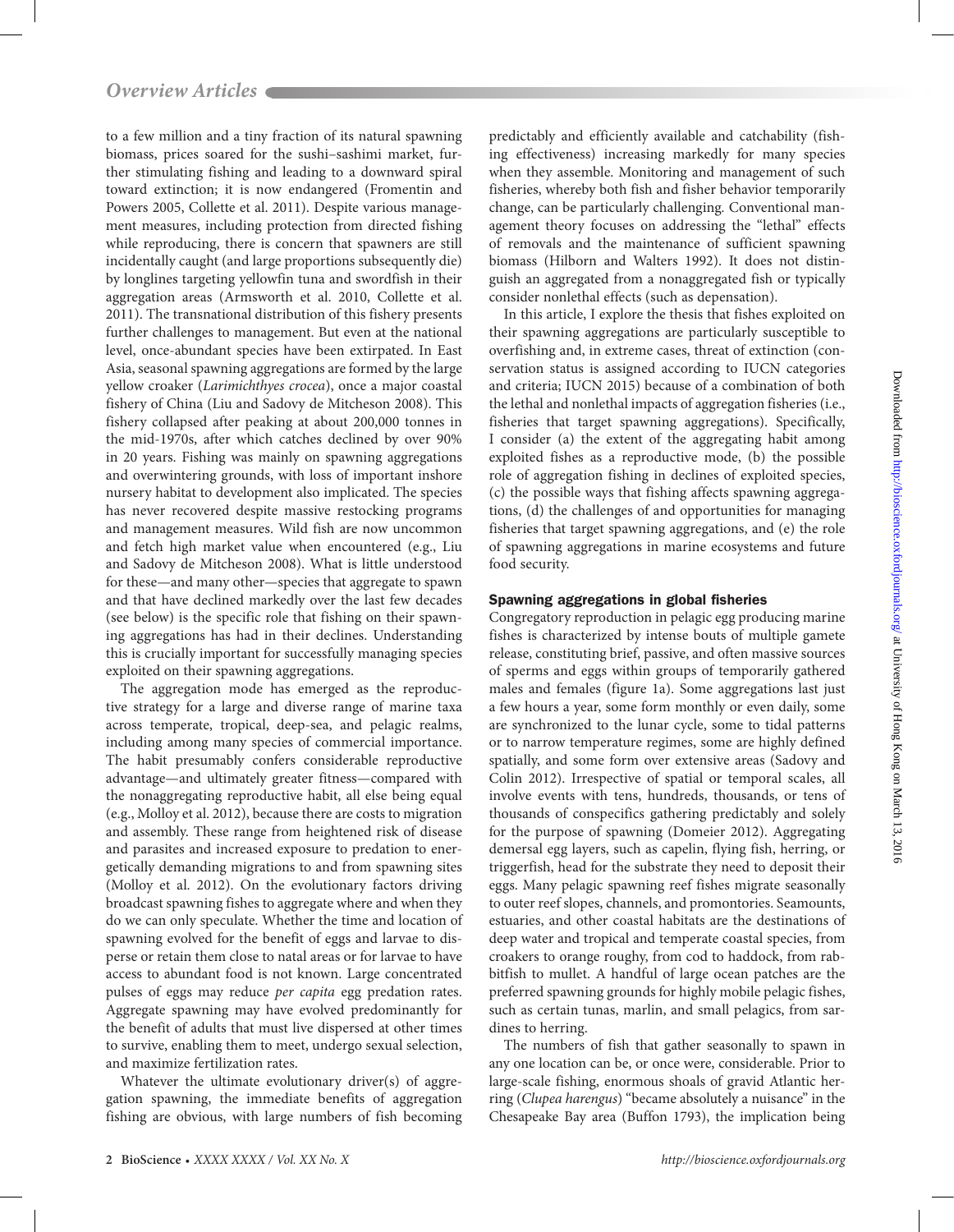# *Overview Articles*



*Figure 1. (a) Spawning in twinspot snapper (***Lutjanus bohar***) in Palau, showing massive and highly concentrated release of eggs which occurs predictably over just a few hours each year. Photograph: Tony Wu (***www.tonywublog. com***). (b) A spawning group of endangered Nassau grouper* 

that fish far exceeded fishing effort. Aggregate-spawning species, from subsistence to small-scale/artisanal to industrialscale fisheries, are of great economic and food security value, so it is of utmost importance to understand the impact of aggregation-fishing on such species and how this can best be managed. Of the top 20 fishes by weight supplying global fisheries (FAO 2014), many undergo regular spawning migrations, aggregate to spawn, and are exploited at these times. Examples range from Alaska (walleye) pollock (*Theragra chalcogramma*), Atlantic cod (*Gadus morhua*), capelin (*Mallotus villosus)*, and Atlantic mackerel (*Scomber scombrus*) to largehead hairtail (*Trichiurus lepturus*), European pilchard (*Sardina pilchardus*), and herring.

Among coral reef fishes, more than 100 species exhibit this reproductive habit, and for many of these species aggregation times mark the fishing season. Although the catches and natural productivities of these reef fishes are orders of magnitude less than those of major temperate species, producing tens of tonnes rather than tens of thousands or even millions of tonnes annually, they are nonetheless crucially important for the hundreds of thousands of communities that depend on them. Their low productivity makes them particularly susceptible to overfishing (Sadovy de Mitcheson and Colin 2012). Some of these species are taken mainly or only while spawning or migrating to spawning areas, from groupers and snappers to rabbitfish, mullet, and bonefish (e.g., Johannes 2002, Fox et al. 2012). In these small-scale fisheries, just a few boats have the capacity to remove a large proportion of a single aggregation in a single season.

# The implications of aggregation fishing

Fishing on spawning aggregations is heavily implicated in the declines of many species, although it is challenging to distinguish such impacts from those attributable to the sum of fishing activities on all life-history stages of target species. The distinction is important, however, for applying appropriate management and can best be understood, perhaps, by comparative analyses. Using fuzzy logic, Cheung and colleagues (2005) concluded that high intrinsic vulnerability to overfishing and extinction in fishes is associated with large body size and long life and that factoring in spatial aggregation factors increased the goodness of fit between estimated vulnerabilities and empirical population trends.

*(***Epinephelus striatus***) has formed within a much larger spawning aggregation. Spawning seems to be structured; this group consists of a leading female (dark color) and multiple males (bicolored). Photograph: Doug Perrine (***SeaPics.com***). (c) The camouflage grouper (***Epinephelus polyphekadion***) spawns in subgroups in large aggregations, but when numbers are depleted, intraspecific interactions are few. Photo: Yvonne Sadovy de Mitcheson (d) The short spawning season of the corvina (***Cynoscion othonopterus***) in Mexico produces high landings to meet Easter demand, but once demand drops, the glut results in falling prices and much wastage. Photograph: Octavio Aburto / iLCP.*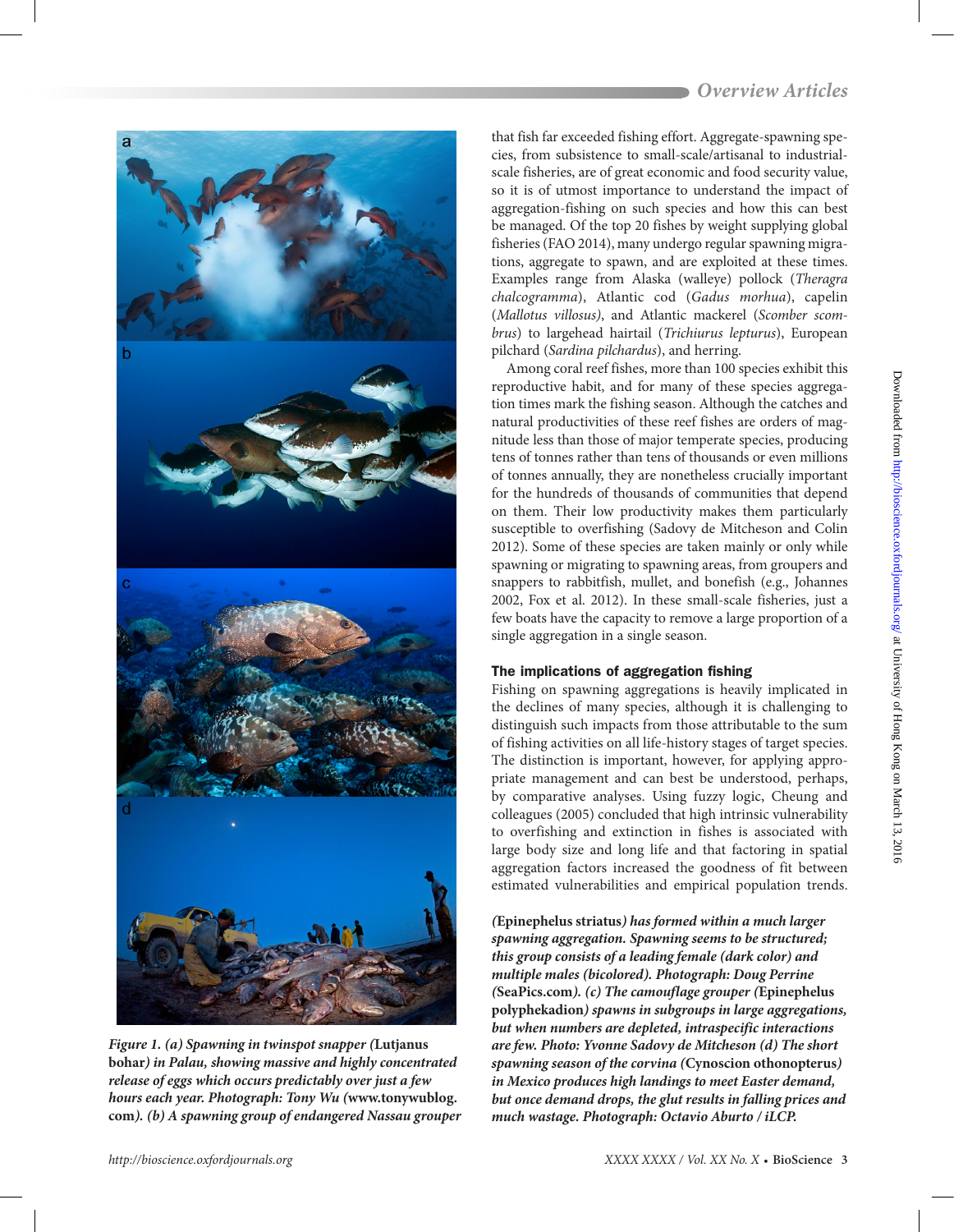

*Figure 2. Thirty-six species of exploited aggregating and nonaggregating species of varying size (from 21 to 458 millimeters total length, TL; FishBase 2015) and conservation status (IUCN 2015) plotted according to a qualitative indicator of catchability. The indicator combines length of spawning season (1–6 months) and spatial concentration from 1 (highly concentrated when aggregated to spawn and easy to target) to 6 (no aggregate spawning and therefore no change in susceptibility to catch) using available biological information (IUCN 2015). Each dot is one fish: small dots are less than 100 centimeters (cm) TL and large ones more than 100 cm TL. The darkness of the circles refers to IUCN Red List status: threatened (critically endangered + endangered + vulnerable) is represented in black; near-threatened is represented in grey; least concern is represented in white with black margin; IUCN 2015). Dot numbers: (sciaenids 1–4, lutjanids 5–7, epinephelids 8–15, gadid 16, clupeid 17, sparids 18–25, serranids 26–27, scombrids 28–34, acanthurid 35, siganid 36).*

Although a detailed quantitative analysis to explore this further is beyond the scope of this article, a semiquantitative treatment of 36 species of aggregating and nonaggregating species across a range of taxa, life-history types, maximum body size (FishBase 2015), and conservation status (IUCN 2015) suggests that threat is negatively associated with a qualitative measure of catchability, independent of body size (figure 2). Robinson and Samoilys (2013) developed a framework for examining extrinsic (fishery-specific) and intrinsic (population-specific) factors in relation to catchability. They identified clusters of low and high levels of relative vulnerability to fishing linked to life-history characters, such as longevity and type of aggregating behavior, and

fishery factors, such as management and accessibility. These various analyses suggest that, all else being equal, species that aggregate to spawn and are targeted on their aggregations are more likely to be threatened than nonaggregators, especially when catchability is elevated.

Detailed monthly data from fisheries in Cuba and California allow the examination of differences among similar species that vary in their catchabilities within two very different fisheries. In Cuba, decades of monthly data show that groupers (Epinephelidae) and snappers (Lutjanidae) that aggregate most predictably at a small number of spawning sites underwent more marked and sudden declines compared with species in the same commercial fishery that have longer reproductive seasons and less predictable spawning aggregation patterns (and therefore lower catchability; Sadovy de Mitcheson and Erisman 2012). Off southern California, among the most important recreational fisheries are those for barred sandbass (*Paralabrax nebulifer*) and kelp bass (*P. clathratus*)*.* These two species combined once peaked at over 3000 tonnes annually. Commercial fishing ceased in the early 1950s, and the species were subsequently managed by recreational bag limits and minimum sizes. Then, in the early 2000s, after many decades of steady catch per unit effort (CPUE) and increasing catches, the barred sandbass underwent an abrupt decline (figure 2). This species forms highly predictable spawning aggregations of up to thousands of fish at just six areas during 2 months of each year, otherwise dispersing widely along inshore habitats (Erisman et al. 2012). By contrast, kelp bass spawning aggregations are less concentrated in both time and location, comprise a few hundred individuals each, and its catchability is therefore lower than that of the sandbass. Declines in the kelp bass species were considerably less marked. Although there have been overall declines in recreational fisheries in southern California and in commercial fisheries in Cuba and environmental effects could also be involved, the differential responses of the various species in these two fisheries are almost certainly partly attributable to their different spatial and temporal aggregating patterns and resultant differential catchabilities.

Of all 163 groupers and 134 seabreams (Sparidae) globally, many of those that aggregate to spawn are the most threatened species within their taxa, although other life-history characters, such as longevity and late sexual maturation, are also relevant to level of extinction risk under exploitation (e.g., Sadovy de Mitcheson et al. 2013). The closely related, similar-sized, tropical western Atlantic Nassau (*Epinephelus striatus*) and red (*E. morio*) groupers make for an interesting comparison. The Nassau grouper forms relatively few, brief, and large aggregations that are heavily fished and little managed or only managed after they become severely reduced; the species is now endangered, and most of its aggregations have disappeared or became severely reduced (Sadovy de Mitcheson et al. 2008). Although its congenor does not form spawning aggregations and its catchability increases only slightly during the reproductive season, the fishery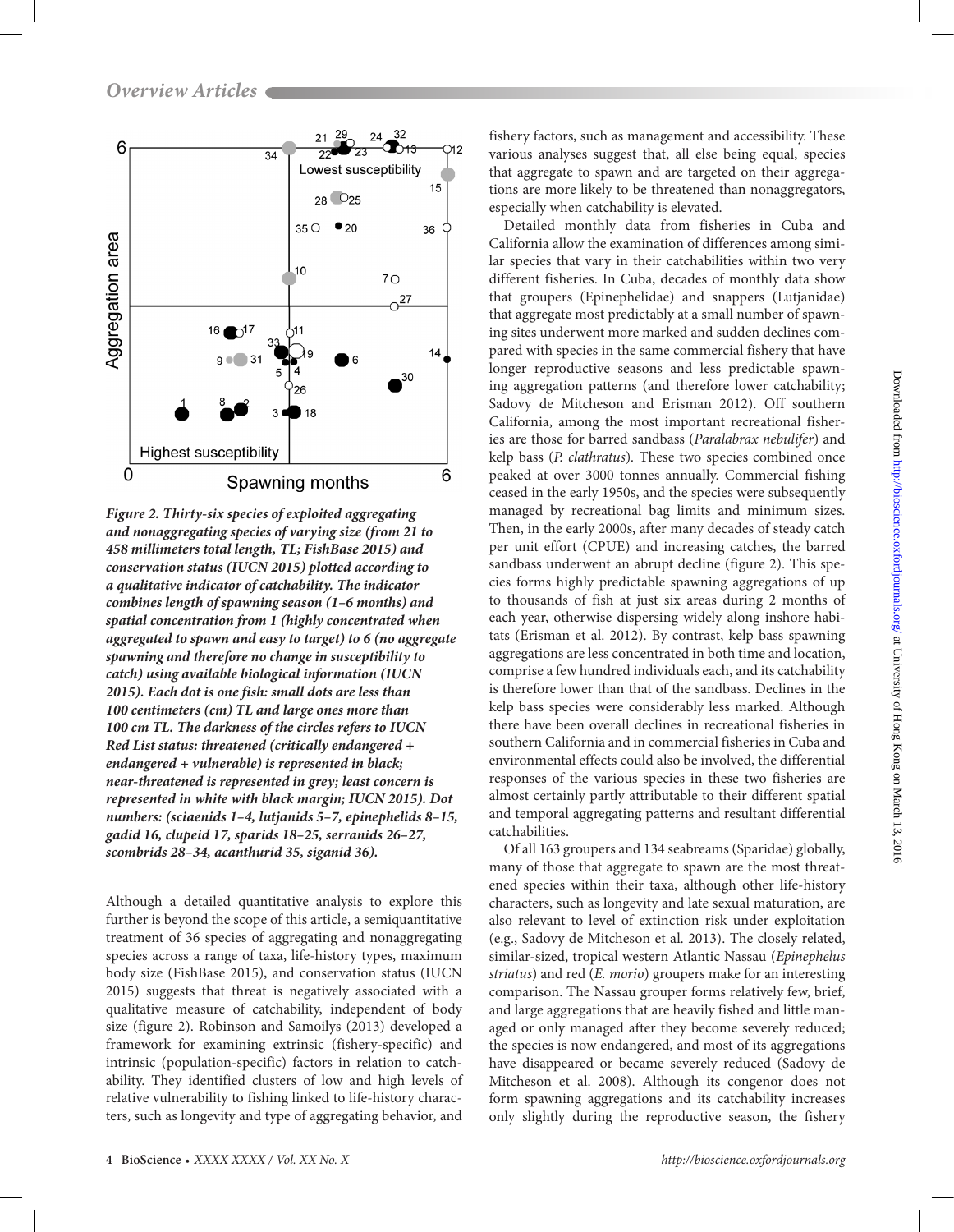remains viable, and it is near threatened (IUCN 2015). Of all 134 seabreams (Sparidae), the few that are threatened and for which their mode of reproduction is known, are aggregate-spawners. The red Steenbras (*Petris rupestris*), the "seventy-four" (*Polysteganus undulosus*), and the red stumpnose seabream (*Chrysoblephus gibbiceps*) are endangered or critically endangered (IUCN 2015). Although these South African species are endemics, a characteristic that could itself be a vulnerability factor, the great majority of South Africa's nonaggregating endemic sparids are not similarly threatened.

Of all 150 croakers (Sciaenidae) for which information is available on the IUCN Red List, those that are globally threatened are aggregate spawners that are also overfished (IUCN 2015). Both of the world's largest croakers, Chinese bahaba (*Bahaba taipingensis*) and totoaba (*Totoaba macdonaldi*), spawn (or once spawned) at a few estuarine aggregation sites where their fisheries were heavily focused; both species are critically endangered (Sadovy and Cheung 2003). Although limited geographic distributions, high prices for their swim bladders, and environmental factors—such as the degradation of estuarine habitats where they spawn combined with lack of management—have no doubt contributed to their devastating declines, the fact that they were targeted on their aggregations is likely a major contributing factor. Other threatened croakers aggregate to spawn, including Japanese meagre (*Argyrosomus japonicus*; Labbish Chao, National Museum of Marine Biology and Aquarium, Taiwan, personal communication, 18 May 2014) and the large yellow croaker, whereas nonthreatened species are not known to spawn in aggregations (Sadovy and Cheung 2003, IUCN 2015).

Catchability is clearly an important factor in susceptibility of aggregating species, but are other factors involved? I now consider in more detail lethal (fishing mortality and catchability) and possible nonlethal (selectivity, disruption of spawning, etc.) effects in relation to the exploitation of spawning aggregations and the associated challenges of monitoring and managing aggregation fisheries.

# How does fishing affect spawning aggregations

A major question is whether the declines in fisheries that heavily target spawning aggregations are just a matter of overfishing (i.e., lethal effects) and failure of management systems to adequately account for increased catchability or whether there are other nonlethal effects involved. Possible nonlethal impacts could result from reduced reproductive output at lowered animal densities, impacts on the numbers and quality of eggs produced, selective removals, or physical disruption of the act of spawning itself. Does conventional fishery management based on the "stock" concept and focus on effort and biomass adequately accommodate the important spatial, temporal, and biocomplexity elements (see below) associated with aggregate spawners? Put another way, is removing a fish from a spawning aggregation the same, in terms of its effect on reproductive output, as taking

the same fish in the nonreproductive season, as is assumed by conventional stock assessments? If not, what are the implications for management?

Selectivity. Fisheries management is primarily concerned with populations (or "stocks"), biomasses and numbers, and rarely with inter- and intra-individual differences despite the fact that many longer-lived fishes have complex reproductive lives associated with which mature individuals contribute differentially to reproduction. Is there evidence that selective removals of particular size classes, genotypes, or sex can affect reproductive output in the short or long term or that the act of removal itself negatively affects reproduction or other population components? Possible effects range from the physical disturbance of spawning and the reduction of egg output to the disruption of reproductive processes, such as mate selection, sex-change schedules, or spawning mode, or possible genetic impacts. In the Patagonian hake (*Merluccius hubbsi*) and brown-marbled (*E. fuscoguttatus*) groupers, for example, males arrive at spawning grounds prior to females, and in the hake, they stay longer, leaving one sex exposed to fishing for longer (Pajaro et al. 2005, Robinson and Samoilys 2013). In a range of marine fishes, offspring size and/or quality increase with female age and/or size, whereas in some species, larger females spawn for longer periods and more frequently than smaller females (e.g., Hixon et al. 2014). In such cases, size-selective fishing on gathered ripe adults could have implications for reproduction through sex ratio shifts or egg production. Significant and differential exposure to fishing by size or sex could have genetic consequences (Hutchings and Fraser 2008) or influence sex-change schedules in species with social control of sex change (Sadovy de Mitcheson and Erisman 2012).

A fascinating but little-understood aspect of aggregation spawning is how migrating young fish know where spawning sites are located, their degree of site fidelity, and what happens if migrations are disrupted. Many aggregation sites are highly consistent in location over long time periods, with indications of a strong degree of aggregation-site fidelity by individuals across tropical and temperate species (e.g., Warner 1990, Colin 1996, Lowerre-Barbieri et al. 2013). Studies suggest that aggregation sites, or migration routes to them, are learned by young fish following older, more experienced, conspecifics, as in brown surgeonfish (*Acanthurus nigrofuscus*; Mazeroll and Montgomery 1998), or are otherwise culturally transmitted, as in bluehead wrasse (*Thalassoma bifasciatum*), plaice (*Pleuronectes platessa*), and Atlantic cod (Warner 1990, Arnold and Metcalfe 1995, Petitgas et al. 2010). Learning in fishes can be important in species composed of multiple age groups that provide the opportunity for social transmission and could therefore be important for many longer-lived aggregating species. Petitgas and colleagues (2010) determined for nine marine fish stocks that stock collapses and poor recovery involved the loss of biomass from fishing and structural biological elements related to life-cycle diversity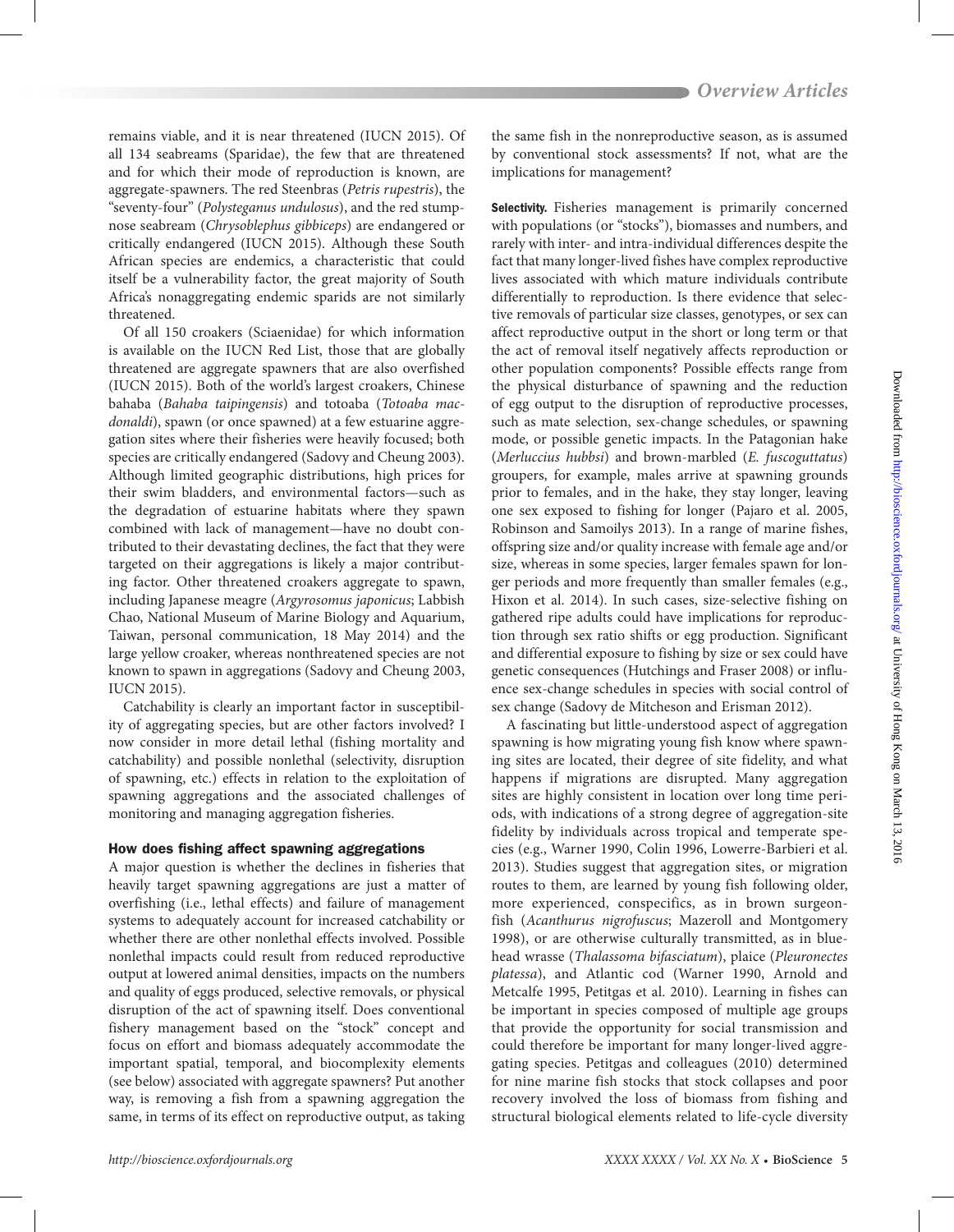in long-lived stocks with complex life cycles (e.g., North Sea herring, California sardine, capelin).

Depensation. For a phenomenon of abundance, such as congregatory spawning, whereby benefits are somehow derived from coming together to spawn in large and concentrated numbers, it is reasonable to predict that thresholds of animal numbers or density might exist below which reproduction may be negatively affected or recovery impeded (e.g., Hutchings and Reynolds 2004). Positive relationships between population size or density and various indicators of fitness are referred to as *Allee effects*, and negative rates of population growth that occur below a critical population level are termed *depensation* (Berec et al. 2006). Allee effects have two forms: Component effects are positive relationships between surrogates of individual fitness and population density, such as mate finding, fertilization success or probability, or predator avoidance; demographic effects, which are harder to demonstrate, are positive relationships between *per capita* population growth rate and population size or density that could substantially reduce fitness (and therefore recovery potential) at low population densities (Courchamp et al. 2006). Both are indicated in aggregation fisheries.

Although evidence for depensation at anything other than low population levels is weak and sufficient information for the majority of species is scant, quantitative assessments across a taxonomic range of exploited marine fish taxa show that depensation cannot be ignored. Hilborn and colleagues (2014) examined over 100 stocks that were depleted to less than 20% of their maximum observed stock size. Their hierarchical meta-analysis showed little evidence for depensation. However, they could not rule out depensation at low stock sizes because they had examined few populations at very low levels (i.e., 1% of unfished biomass). Myers and colleagues (1995) came to similar conclusions but did detect some evidence of depensation in several stocks of salmon and a herring. Using meta-analyses, Keith and Hutchings (2012) found considerable variability among 104 exploited marine fish species in standardized *per capita* population growth changes with abundance. Evidence for an Allee effect was found in Atlantic cod and pollock, both aggregate spawners. Gascoigne and Lipcius (2004) found indications of Allee effects in 59 marine species mainly invertebrates (sedentary and mobile) and particularly among broadcast spawners and in exploited populations. The vast majority of fished populations globally, however, are not assessed, and the growing number of threatened listings in marine fishes and declines in many fisheries attest to serious reductions among many; clearly, the jury is still out on depensation.

As we learn more about the biocomplexities of fish reproductive processes from field observations and experimental work, signs of Allee-like effects are emerging with indications of possible underlying causation (e.g., Liermann and Hilborn 2001). In Atlantic cod and halibut (*Hippoglossus hippoglossus*), for example, stress or physical disruption

exhibited by aggregated animals subjected to fishing gear can influence complex mating behaviors and sexual selection (mate choice, mate competition) and could ultimately affect reproductive success and population growth (e.g., Rowe and Hutchings 2004, Dean et al. 2012). The physical disturbance of aggregations by fishing was one of two likely reasons for the rapid collapse, within a few years of initiation, of the Namibian orange roughy (*Hoplostethus atlanticus*) fishery (Oelofson and Staby 2005). In Pacific herring (*Clupea harengus pallasi*), pheromone concentrations from milt that trigger spawning in sexually mature fish drop below critical thresholds at reduced male numbers (Carolsfeld and colleagues 1997).

Within large and highly concentrated spawning aggregations, severely reduced fish numbers could affect fertilization success or the outcomes of predation, including from fishing. The Nassau and camouflage groupers form small mating groups of a single female and multiple males within larger aggregations, a mode of reproduction referred to as *group spawning* (figure 1b). In Nassau grouper, direct observations suggest lower rates of courtship and color changes in these mating subgroups that could feasibly result in lower overall *per capita* reproductive or fertilization rates (Brice Semmens, Scripps Institute of Oceanography, UCSD, personal communication, November 2005). In camouflage grouper, adults in severely reduced aggregations were rarely seen to interact, unlike in unfished ones (pers. obs.) (figure 1c). Although this hypothesis has yet to be tested, studies do indicate that in aggregating Atlantic cod, fertilization rates are sensitive to sperm concentration, and in bluehead wrasse, sperm numbers and fertilization rates are higher in multi- as opposed to single-male spawnings (Marconato et al. 1997, Rowe et al. 2004, Butts et al. 2009). Moreover, for several snappers, as the number of aggregating adults in a spawning group become reduced, egg predation by specialist egg feeders such as the black snapper (*Macolor niger*), or opportunistic predators such as whale sharks (*Rhincodon typus*) and mantas, may become more problematic (Sadovy de Mitcheson and Colin 2012). Similarly, in the ABT, reduced spawning groups could lead to "predator pits," resulting in reduced larval survival (Bakun 2013).

In summary, although firm evidence for functionally significant depensation in exploited fish populations at anything other than very low abundance may be uncommon in fishes, few reduced populations have been studied, and there are clear indications that depensation does or could occur in aggregate spawners. If it does, there are important management implications. Liermann and Hilborn (2001) concluded that very low population abundances should be avoided for many reasons and that the range of abundance where depensation cannot be ruled out is likely to be well below commonly adopted limit reference points for fisheries. Nonetheless, many fisheries are dropping to very low abundances or are not recovering at rates predicted by fishery science (e.g., Hutchings and Reynolds 2004). For aggregate spawners, it is reasonable to predict that reproduction could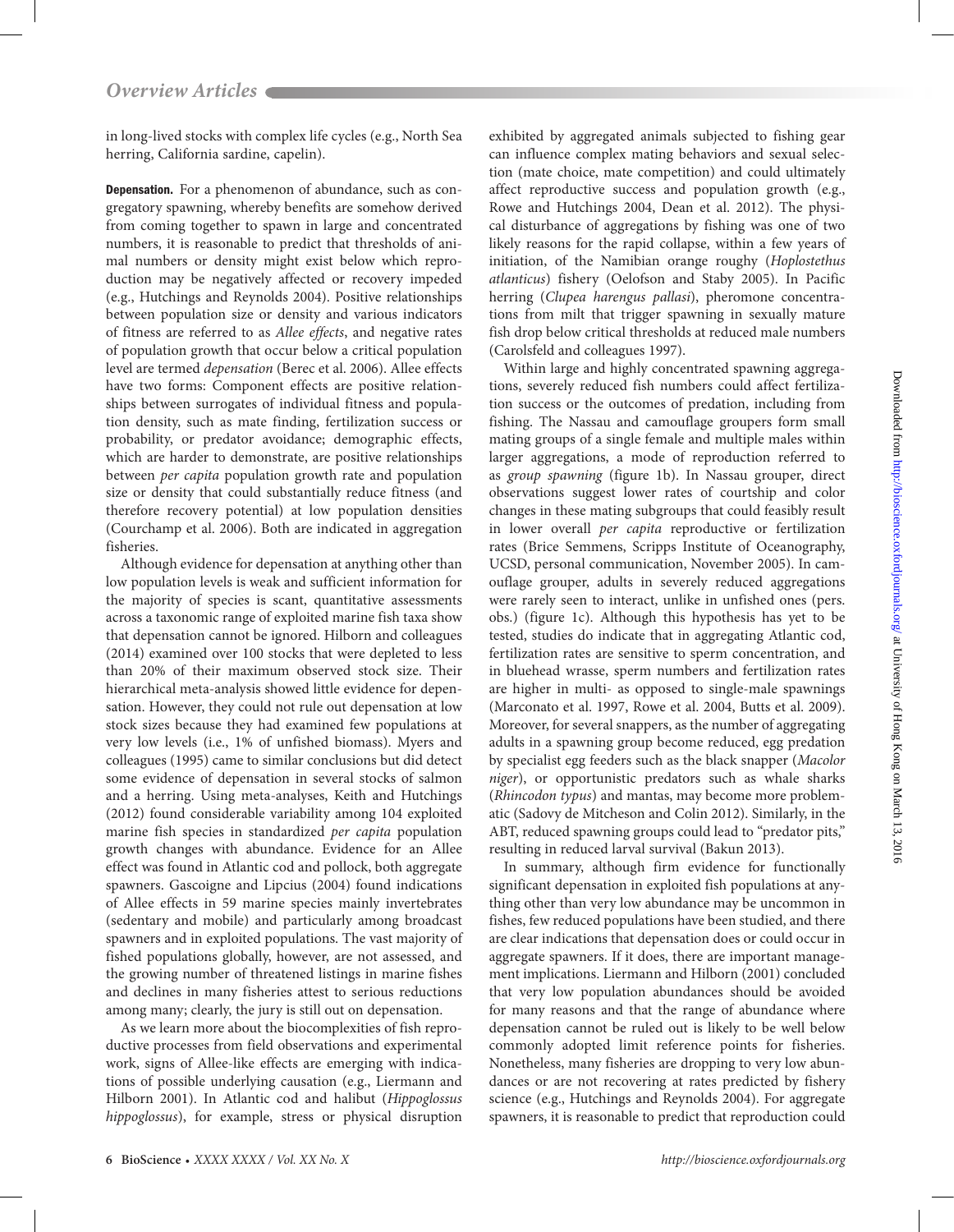be negatively affected when the functional reproductive units, or behaviors that depend on high numbers and densities, break down at low fish densities or abundance.

Population structure. Largely for practical reasons, fisheries management was long (and largely still is) based on the concept of "stocks," with management units and monitoring typically treating localized demographic effects and local overfishing as unimportant (e.g., Stephenson 2002). A *stock* describes characteristics of semidiscrete groups of fish with some definable attributes of interest to fishery managers. Such groups may or may not be biologically discrete reproductive units (populations), but this reality was largely ignored until relatively recently, mainly because early genetic work on most marine species involving electrophoresis showed little intraspecific variation (Cadrin and Secor 2009). Genetic methods have since advanced to distinguish population structure in marine fishes at a much finer scale than assumed previously. However, population modeling has yet to broadly incorporate this new knowledge into most fish stock assessments, partly because genetic studies are available for relatively few highly valuable commercial, mostly temperate, species and partly because metapopulations were previously not considered to apply to wideranging broadcast spawners (Kritzer and Sale 2006, Cadrin and Secor 2009).

As we are learning, combining fishery data across subpopulations or, conversely, ignoring spatial population structures and reproductive units can obscure localized declines, deplete genetic resources, and lead to collapses even if a stock is managed at apparently sustainable levels (numbers/ biomass) of exploitation (e.g., Stephenson 2002, Ying et al. 2011). Such considerations are particularly relevant for mobile species that home to spawning areas, have complicated or spatially restricted population structures, and/or exhibit localized responses to fishing, such as Atlantic cod, herring, and pollock (Ruzzante et al. 2006, Bailey 2011, Armstrong et al. 2013). Fishing on spawning and prespawning fish was implicated as one of several factors in the spectacular crash of the Aleutian Basin Donut Hole stock of pollock; the stock has still not recovered 20 years after a moratorium was introduced in the early 1990s suggesting a local breeding stock which was not considered in management (Bailey 2011).

In tropical aggregate spawners, molecular, fishery, and field research have revealed spatial scales from extremely localized to regional patterns of population distribution—of much relevance for determining units for management. For example, localized (subnational) measures are important when there is high larval retention and limited adult movement. Considering larval dispersal kernels from a single managed spawning aggregation of squaretail coral grouper (*Plectropomus areolatus)*, Almany and colleagues (2013) predicted that 50% of larvae settled within 14 kilometers of the study site in Papua New Guinea. A combination of local and regional approaches to management within several

genetically isolated regions in the Caribbean is clearly called for in the case of the Nassau grouper (Jackson et al. 2014). For wide-ranging species, although time–area protection can be beneficial, international measures to reduce overfishing may be the most crucial measure for recovery, as in ABT (Armsworth et al. 2010), which return to just a few spawning areas (Fromentin and Powers 2005).

# Challenges and opportunities in the management of spawning aggregation fisheries

There is nothing inherently wrong with fishing on spawning aggregations—if it is done right. At subsistence levels, this was done for centuries, and if properly managed, commercial targeting of spawning fish can be sustained (e.g., Bering sea Pollock stock; Morell 2009). For some species, it is the only time that fish are readily accessible for fishing, whereas others, such as capelin and herring, are sought specifically for roe. However, such fisheries are particularly challenging to monitor and manage and evidently need a more precautionary approach than nonaggregating species do. There would appear to be excellent opportunities for efficient management if enforcement effort can be concentrated on small areas for brief periods each year on well-understood spawning aggregations. What does history and experience tell us about the challenges and opportunities for the management of largeand small-scale spawning aggregation fisheries?

For many fisheries, closed reproductive seasons and areas were among the earliest of all management measures. In the 1660s, for example, for groundfish in North America, according to the Massachusetts legislature, "no man shall henceforth kill any codfish, hake, haddock, or pollock to dry for sale in the month of December or January because of their spawning tyme" (Armstrong et al. 2013). Native Hawaiians prohibited the take of ocean bonito and mackerel during the spawning season (Titcomb 1972). In Palau, a traditional management tool was used to restrict the harvest of migrating rabbitfish and groupers in the early 1990s after declines in landings were noted. And although spawning aggregations or associated migrations were often a focus of subsistence fisheries in many tropical countries, where traditional knowledge of their timing and locations was often detailed, their protection was among the first measures to be considered by communities if fish numbers declined, as in Palau, Kiribati, and Papua New Guinea (e.g., Johannes 2002, Hamilton et al. 2005). However, with the breakdown of traditional practices and following the growing commercialization (including export) of inshore fisheries, fishing intensified, and management and enforcement did not keep pace. In temperate regions, although many fisheries are managed for fishing effort and biomass, the science largely ignores nonlethal effects, and data can be sparse for species with spatially varying catch histories (Cope and Punt 2011).

For multiple reasons already discussed, aggregations are attractive targets to fish, but there are also compelling biological and economic reasons not to fish them if they are not managed. High catchability, reduced cost per unit of catch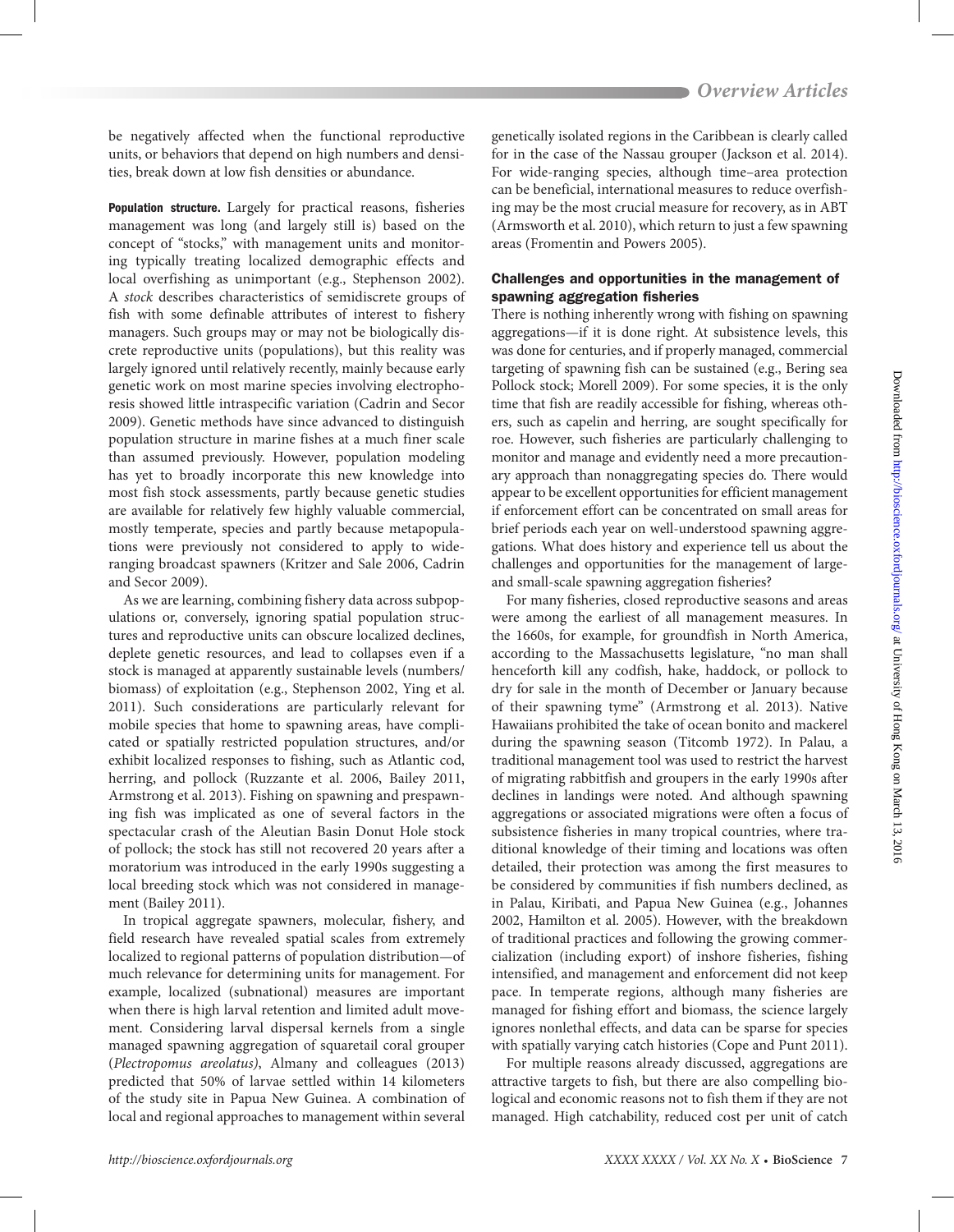and high temporal and spatial predictability can readily lead to waste and overexploitation (Sadovy de Mitcheson and Erisman 2012). For the Gulf corvina (*Cynoscion othonopterus*), in Mexico, high demand during the Easter period was met by fishing during its brief aggregation period and good prices gained (figure 1d). Approximately 1.5–1.8 million fish are harvested annually from spawning aggregations of Gulf corvina during 21–25 days of fishing (Erisman et al. 2012); however, a post-Easter slump in demand produced a market glut and prices plummeted, leading to wastage. Similarly, seasonal variations in the first sale price of adult plaice and turbot (*Scophthalmus maximus*) were considerably lower when a large number of ripe fish became available (van Overzee and Rijnsdorp 2014). Even the physical condition (and therefore the economic value and mortality) of fish can differ between seasons. In the live fish trade, for example, gravid grouper females experience higher rates of mortality than at other times (Patrick Chan, commercial live fish trader, Hong Kong, personal communication, February 2003), whereas the flesh of Atlantic cod and other species may be softer or less acceptable (and therefore cheaper) because of energy transfer from the soma to the gonads during the reproductive season (Love 2001).

Economically, a further consideration has emerged. Exploited fishes were once safeguarded because as their numbers declined they became increasingly expensive to exploit, reaching economic before biological lower limits of fishery viability. However, this "safety valve" vanishes for particularly desirable species when consumers can afford to pay almost any price, and price increases with rarity. In such cases, ecological extinction can precede economic extinction—the so-called anthropogenic-Allee effect (Courchamp et al. 2006). The Chinese bahaba, initially fished mainly on its aggregations, is highly prized for its swim bladder in Chinese markets; as the species approaches extinction, the price of a single large swim bladder rocketed to over US\$600,000 in 2015 in China, stimulating interest and sales despite its protected status in China (Sadovy and Cheung 2003, Apple 2015). Such economic shifts make enforcement particularly challenging.

Monitoring and hyperstability. Good monitoring is essential for effective management and for aggregate spawners is often done only using CPUE on aggregated fish or by underwater visual census for some species. Exploited species, or the fishers who exploit them, that change their behavior over time face a breakdown in the assumed proportional relationship between CPUE and abundance (CPUE is considered a proxy for abundance in stock assessments; its measurement is an important input to fishery models). As populations decline from overfishing, adults continue to concentrate to spawn maintaining CPUE and masking population decline until close to collapse. This condition is termed *hyperstability*  (Hilborn and Walters 1992). Unrecognized by fishers able to maintain their catches from aggregations and undetected by managers seeing stable aggregation catches or CPUE if monitoring focuses only on aggregations, populations can dwindle undetected, becoming so severely reduced that recovery may become compromised, especially if depensation is also acting (Hutchings 2000, Mullon et al. 2005). In exploring different patterns of fishery collapse (i.e., to less than 10%), Mullon and colleagues (2005) attributed "plateau-shaped" trajectories preceding collapses to surreptitiously increasing exploitation combined with a depensatory mechanism at low population levels. These collapses are difficult to predict, happen relatively suddenly, and typify those of many aggregate-spawning species exploited on their aggregations (figure 3).

For aggregations accessible enough to be surveyed by underwater visual census (UVC), as for many reef fishes, several factors make their meaningful assessment challenging. During short spawning seasons or periods, fish numbers can change daily as fish enter and leave the aggregation site, current conditions can influence whether fish are more or less visible, the day of peak spawning numbers can vary from month to month, large sites may need to be subsampled, and core aggregation areas can shift from year to year (Sadovy de Mitcheson and Colin 2012). Such spatial and temporal variability require careful and well-designed monitoring and can be expensive and challenging to do regularly. Although technology greatly assists these studies (acoustic telemetry, video, etc.), UVC remains a challenging assessment method for fish spawning aggregations.

Management. There is no one-size-fits-all for managing fisheries of aggregate spawners, whether small- or industrial-scale, but to manage them effectively requires considerable information at the appropriate temporal and spatial scales, appropriate management, and effective enforcement. Catchability increases when fish aggregate to spawn, but whether exploited aggregations themselves need management or the fishery as a whole depends on both intrinsic (biological) and extrinsic (fishery) factors (e.g., Grüss and Robinson 2014, van Overzee and Rijnsdorp 2014). Assessing the condition of such fisheries can be very difficult, whether by fisherydependent or -independent means, whereas catch data compiled across multiple reproductive units, as is typical, are likely to be insensitive to localized population declines. And although both hyperstability and catchability are risk factors for fisheries management that can be addressed (e.g., cod, orange roughy) and ignoring them can result in sudden and serious collapses, at a global level, very few fisheries address these factors (Hutchings and Reynolds 2004, Oelofson and Staby 2005). Standard fishery monitoring (CPUE, annual catches, etc.) and conventional management tools of effort controls (total fishers, bag limits, etc.) and catch limits (total allowable catches, quotas, etc.) can work for fisheries that focus on spawning aggregations—but only if applied at the appropriate biological (fish population) scale. Standard fishery models involve assumptions that may not be valid for aggregate spawners. For example, per-recruit models assume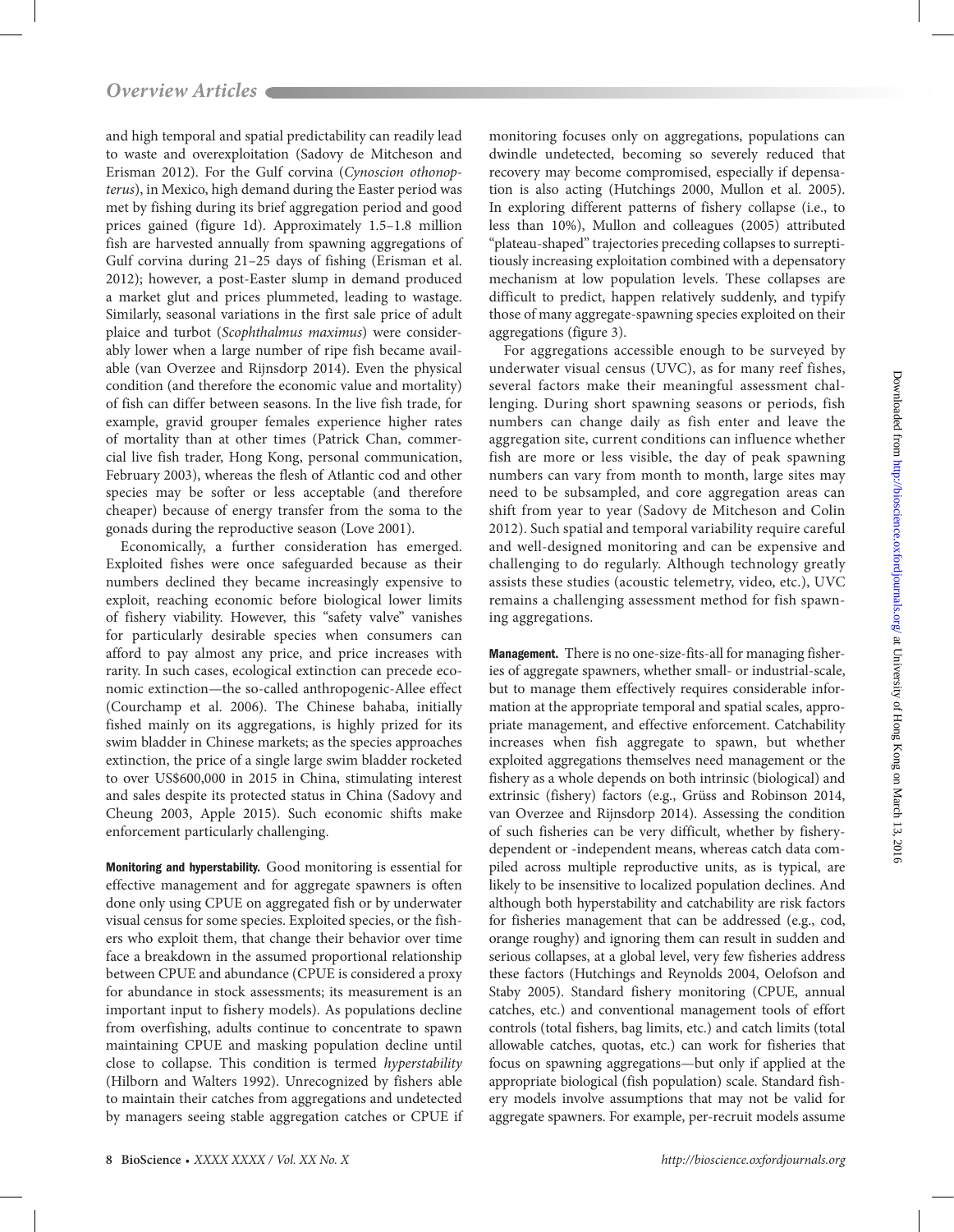



*Figure 3. Catch in tonnes from five fisheries of species with very different natural productivities that target spawning aggregations. All illustrated fisheries underwent sudden collapses for reasons not fully understood and for which depensation cannot be ruled out as a possible reason for lack of recovery: (a) commercial Alaska (walleye) pollock (***Theragra chalcogramma***) at the Donut Hole ground (Bailey 2011); (b) commercial Atlantic cod (***Gadus morhua***; Millenium Ecosystem Assessment); (c) commercial orange roughy (***Hoplostethus atlanticus***; Oelofson and Staby 2005); (d) barred sandbass (***Paralabrax nebulifer***; Erisman et al. 2012) recreational; the original data, given in numbers of fish, were converted to weight at 0.9 kilograms (kg) per fish (B. Erisman, Department of Marine Science, University of Texas at Austin, personal communication, 5 May 2015); (e) commercial Gulf and broomtail groupers (***Mycteroperca jordani** *and* **M. xenarcha***;*  **www.nmfs.noaa.gov/pr/species/Status%20Reviews/gulf\_grouper\_sr\_2015.pdf***).*

reproductive output to be proportional to spawning stock biomass and usually ignore possible nonlethal effects.

Spatial and temporal management measures merit greater attention and can be very effective if implemented with other measures and adequately scaled for reproductive units and connectivity. Indeed, relatively small investments in spatial management of spawning aggregations can potentially offer disproportionately large benefits to fisheries and biodiversity conservation (Erisman et al. 2015a). For some species, spatial protection must account for migration pathways to and from aggregations and be adequately buffered for within- and between-year shifts in core aggregation areas (Nemeth 2012, Robinson and Samoilys 2013). Seasonal measures such as sales bans or catch shares during the reproductive season can address gluts due to market flooding and may be particularly appropriate where capacity is limited to protect spawning sites or there is limited knowledge of their locations. Indeed, the best-protected aggregations are those not yet discovered! Seasonal protection is likely to become increasingly important as we become better able to predict where spawning sites might be and relocate them once found but remain hard-pressed to manage them.

In small-scale tropical coastal fisheries where local communities have a history of taking fish from spawning aggregations in seasonally defined fisheries but little enforcement capacity or biological knowledge, there are both challenges and opportunities for sustaining exploited aggregate spawners. Management is particularly problematic for species of low productivity, particularly when export markets are introduced (which increases demand further). Over 60% of exploited reef fish aggregations of known status have declined or disappeared (*www.SCRFA.org*). Although there is considerable opportunity for management at the local community level in many places, much depends on community perceptions regarding the condition of the resource, the cultural significance of the species involved, and the governance system. For example, in Bua Province, Fiji, communities banned grouper catch during its main spawning month of August but were reluctant to protect a well-known mullet aggregation site because of the cultural practice of holding an annual feast associ-

ated with the congregation of two mullet runs. Declines had been noted in both species, but groupers were not a species of choice for local consumption, and the community did not associate their own fishing with the declines, blaming it on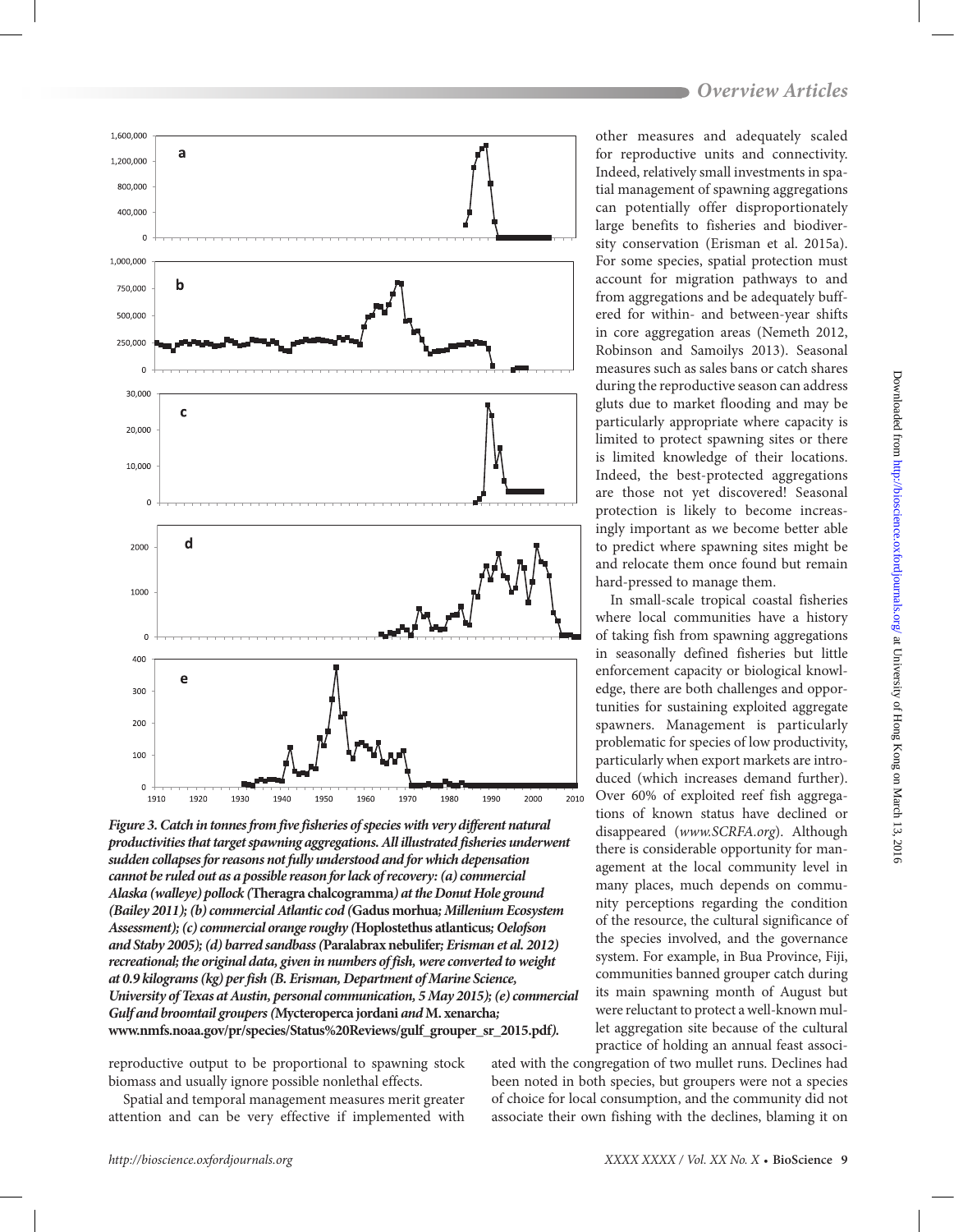outsiders (Fox et al. 2012). In many communities, greater awareness of the significance of spawning aggregations, better understanding of the implications of their extirpation for local catches, and greater capacity for stewardship could substantially influence local decisionmaking and resource-use practices (e.g., Hamilton et al. 2005, Robinson and Samoilys 2013, Erisman et al. 2015b).

At the national level, better stewardship and supporting policies can come from an improved understanding of the cultural and economic importance of small-scale fisheries and the implications of exports. A recent web-based pledge campaign for the protection of spawning groupers in Fiji, for example, gained much public support (8500 pledges currently) on the basis of the concept that protecting these fish is also part of protecting a traditional way of life (4FJ 2015). Value-chain analyses can help to raise awareness of winners and losers in these fisheries and of the implications of exporting aggregation-caught fish (Sadovy de Mitcheson and Yin 2015). The globalization of small-scale fisheries of low productivity and lack of management, in particular, poses a very real risk in many developing countries, but smaller economies can exercise control over their exports (e.g., Fiji and Palau banned the export of live groupers because of concerns about overfishing; Sadovy de Mitcheson and Yin 2015).

#### The bigger picture

Wilcove and Wikelski (2008) have stated, "If migration is seen as a phenomenon of abundance, then its protection will require decisionmakers to adopt a much more pro-active approach to conservation—in effect, to protect species while they are still abundant"—much the same can be said for aggregationspawning species when fisheries are heavily focused on their reproductive aggregations. At stake are not just enormously important sources of fishery production and spectacular natural phenomena but also important components of marine ecosystems and their biodiversity. For example, the collapse of capelin stocks affected other species in the ecosystem at higher levels in the food web (Hopkins and Nilssen 1991). The brief annual cubera snapper (*Lutjanus cyanopterus*) and dog snapper (*L. jocu*) aggregations in Belize are stopping places for migrating whale sharks that time their movements to gorge on the billions of nutritious eggs produced (Heyman et al. 2001). Spawning Bering Sea pollock are a staple for marine mammals, seabirds and fishes, and its management should be considered within this ecosystem context (Morell 2009). The egg "boons" produced by high numbers of predictably concentrated adults are an exceptionally nutrient-rich trophic injection into the marine food web (figure 1; Archer et al. 2015, Fuiman et al. 2015), whereas large biomass fluxes accompany seasonal movements of reef fishes (Nemeth 2012).

The good news is that the management of aggregating marine species can and does work with sufficient knowledge and commitment to enforcement. The annual spawning aggregation of Togiak, Alaska, herring under management has produced a 20-year annual harvest of over 18,000 tonnes. The careful management of the largest aggregation of sockeye salmon (*Oncorhynchus nerka*) in the world, in Bristol Bay, Alaska, led to a relatively stable fishery that produced a 20-year average of over 35 million fish harvested per year (Westing et al. 2005). Positive outcomes came from the management of plaice spawning aggregations in the North Sea (Rijnsdorp et al. 2012). Several grouper aggregations show increases in mean size and/or catches and numbers following effective protection based on good science (Nemeth 2005, Hamilton et al. 2011). Genetic, fishery, and biological information on the reproduction of the red seabream (*Chrysophrys/Pagrus auratus*) enabled the determination of the appropriate temporal and spatial scales to successfully safeguard their spawning aggregations in a recreational fishery in western Australia (Wakefield 2010).

The bottom line is that evidence strongly suggests that we should fish spawning aggregations at commercial levels cautiously—and only with adequate management and monitoring. In reality, however, for the great majority of commercial and recreational fisheries globally (i.e., nonsubsistence), such conditions are unlikely to be met, and a precautionary approach is urgently called for to manage risk (Hilborn et al. 2001, Pitcher and Cheung 2013). For aggregating species, that risk appears to be particularly acute because of both lethal and nonlethal factors—especially in the case of lowproductivity species. Therefore, where there is insufficient management and enforcement, it is proposed that no fishing of spawning aggregations should occur until appropriate measures are implemented to ensure their sustainable use. There is also a need to conduct further research to ensure that fishery models, certifications, standards, and guidelines adequately accommodate the risk factors. In other words, the sustainable exploitation of fish spawning aggregations needs to be mainstreamed into fishery management.

Spawning aggregations are the foundation of many of our major large- and small-scale fisheries and are integral components of marine ecosystems. As we learn more about the biocomplexities of aggregating marine fishes and mainstream that understanding into standard fishery-management practices and trade, we can ensure that fish spawning aggregations persist as beautiful, natural, and highly productive phenomena that play an essential and unique role on our planet. Managing fisheries that target spawning aggregations, as we must do while they are still abundant, will seriously test our ability to apply truly precautionary management.

#### Acknowledgments

I am most grateful to Michael Domeier, William Cheung, and George Mitcheson for their helpful comments during the preparation of this manuscript. Rachel Wong provided technical support. Science and Conservation of Fish Aggregations (*www.SCRFA.org*) is largely supported with funds from the David and Lucile Packard Foundation. The comments and insights of Howard Choat and Keith Sainsbury and the anonymous reviewers significantly improved the article.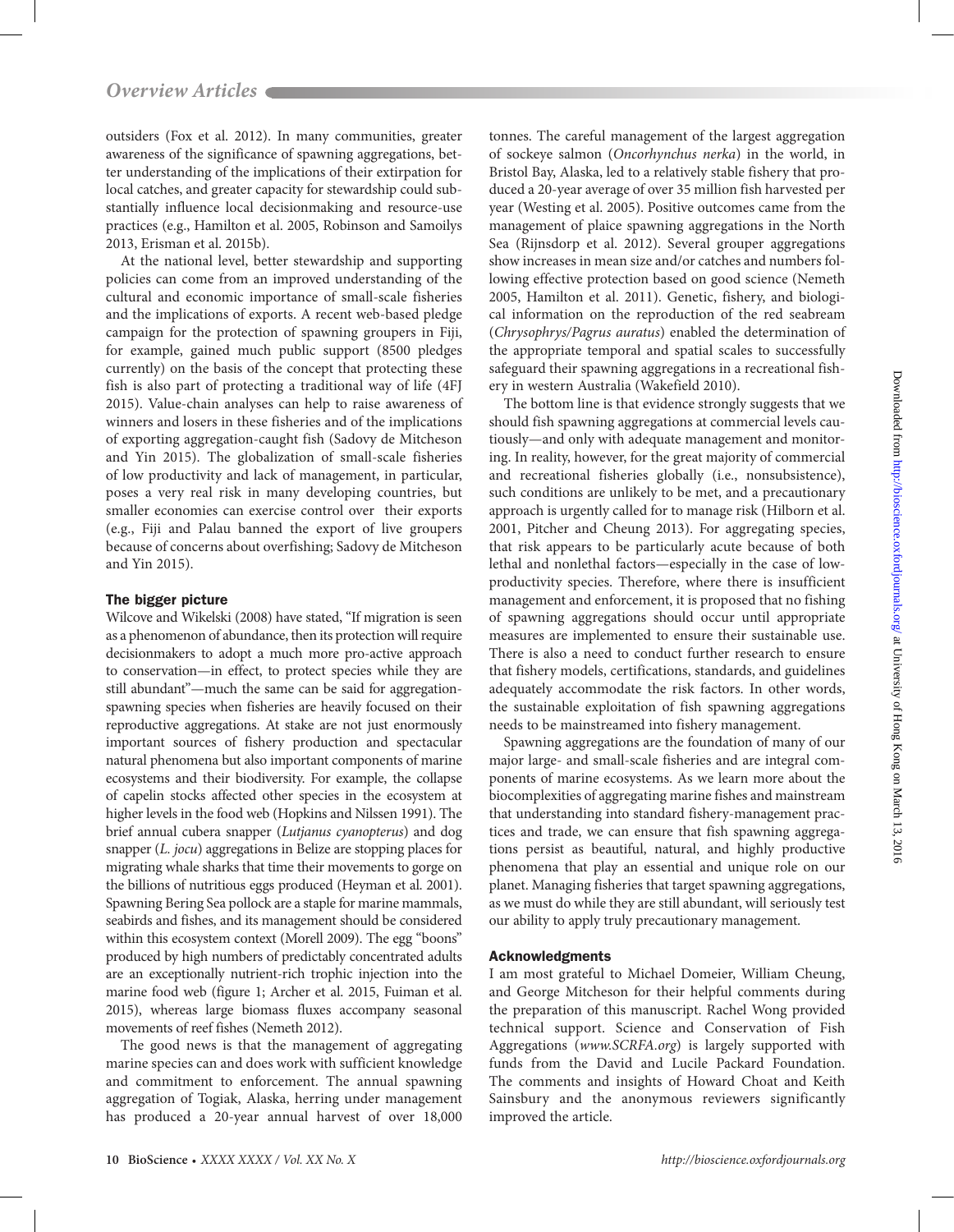#### References cited

- Almany GR, et al. 2013. Dispersal of grouper larvae drives local resource sharing in a coral reef fishery. Current Biology 23: 626–630.
- Apple. 2015. (13 February 2015; *hk.apple.nextmedia.com/realtime/ china/20150321/53551366*)
- Archer SK, Allgeier JE, Semmens BX, Heppell SA, Pattengill-Semmens CV, Rosemond AD, Bush PG, McCoy CM, Johnson BC, Layman CA. 2015. Hot moments in spawning aggregations: Implications for ecosystemscale nutrient cycling. Coral Reefs 34: 19–23.
- Armstrong MP, Dean MJ, Hoffman WS, Zemeckis DR, Nies TA, Pierce DE, Diodati PJ, McKiernan DJ. 2013. The application of small-scale fishery closure to protect Atlantic cod spawning aggregations in the inshore Gulf of Maine. Fisheries Research 141: 62–69.
- Armsworth PR, Block BA, Eagle J, Roughgarden JE. 2010. The economic efficiency of a time–area closure to protect spawning bluefin tuna. Journal of Applied Ecology 47: 36–46.
- Arnold GP, Metcalfe JD. 1995 Seasonal migrations of plaice (*Pleuronectes platessa*) through the Dover Strait. Marine Biology 127: 151–160.
- Bailey KM. 2011. An empty donut hole: The great collapse of a North American fishery. Ecology and Society 16 (art. 28). (29 January 2016; *www.ecologyandsociety.org/vol16/iss2/art28*)
- Bakun A. 2013. Ocean eddies, predator pits, and bluefin tuna: Implications of an inferred "low risk-limited payoff" reproductive scheme of a (former) archetypical top predator. Fish and Fisheries 14: 424–438.
- Berec L, Angulo E, Courchamp F. 2006. Multiple Allee effects and population management. Trends in Ecology and Evolution 22: 185–191.
- Buffon G. 1793. Natural History of Birds, Fish, Insects, and Reptiles: Embellished with Upwards of Two Hundred Engravings. JS Barr.
- Butts IAE, Trippel EA, Litak MK. 2009. The effect of sperm to egg ratio and gamete contact time on fertilization success in Atlantic cod *Gadus morhua* L. Aquaculture 286: 89–94.
- Cadrin SX, Secor DH. 2009. Accounting for spatial population structure in stock assessment: Past, present, and future. Pages 405–426 in Beamish RJ, Rothschild BJ, eds. The Future of Fishery Science in North America. Fish and Fisheries, vol. 31. Springer.
- Carolsfeld J, Tester M, Kreiberg H, Sherwood NM. 1997. Pheromoneinduced spawning of Pacific herring 1: Behavioral characterization. Hormones and Behavior 31: 256–268.
- Cheung WWL, Pitcher TJ, Pauly D. 2005. A fuzzy logic expert system to estimate intrinsic extinction vulnerability of marine fishes to fishing. Biological Conservation 124: 97–111.
- Colin PL. 1996. Longevity of some coral reef fish spawning aggregations. Copeia 1996: 189–191.
- Collette BB, et al. 2011. High value and long life: Double jeopardy for tunas and billfishes. Science 333: 291.
- Conrad JM. 2005. Open access and extinction of the passenger pigeon in North America. Natural Resource Modeling 18: 501–519.
- Cope JM, Punt AE. 2011. Reconciling stock assessment and management scales under conditions of spatially varying catch histories. Fisheries Research 107: 22–38.
- Courchamp F, Angulo E, Rivalan P, Hall RJ, Signoret L, Bull L, Meinard Y. 2006. Rarity value and species extinction: The anthropogenic Allee effect. PLOS Biology 4 (art. e415).
- Dean MJ, Hoffman WS, Armstrong MP. 2012. Disruption of an Atlantic cod spawning aggregation resulting from the opening of a directed gill-net fishery. North American Journal of Fisheries Management 32: 124–134.
- Domeier ML. 2012. Revisiting spawning aggregations: Definitions and challenges. Pages 1–20 in Sadovy de Mitcheson Y, Colin PL, eds. Reef Fish Spawning Aggregations: Biology, Research, and Management. Fish and Fisheries, vol. 35. Springer.
- Erisman B, Aburto Oropeza O, González Abraham C, Mascareñas Osorio I, Moreno Báez M, Hastings PA. 2012. Spatio-temporal dynamics of a fish spawning aggregation and its fishery in the Gulf of California. Scientific Report 2: 1–11.
- Erisman B, Heyman W, Kobara S, Ezer T, Pittman S, Aburto-Oropeza O, Nemeth RS. 2015a. Fish spawning aggregations: Where well-placed

management actions can yield big benefits for fisheries and conservation. Fish and Fisheries. doi:10.1111/faf.12132

- Erisman B, Mascareñas-Osorio I, López-Sagástegui C, Moreno-Báez MC, Jiménez-Esquivel V, Aburto-Oropezad O. 2015b. A comparison of fishing activities between two coastal communities within a biosphere reserve in the Upper Gulf of California. Fisheries Research 164: 254–265.
- [FAO] Food and Agriculture Organization of the United Nations. 2014. The State of World Fisheries and Aquaculture: Opportunities and Challenges. FAO. (29 January 2016; *www.fao.org/3/a-i3720e.pdf*)
- FishBase. 2015. (16 October 2015; *www.Fishbase.org*)
- 4FJ. 2015. (21 November 2015*; www.4fj.org.fj*)
- Fox M, Naisilisili W, Batibasaga A, Jupiter S. 2012. Opportunities and challenges of managing spawning aggregations in Fiji. Proceedings of the 12th International Coral Reef Symposium; 9–13 July 2012, Cairns, Australia.
- Fromentin JM, Powers JE. 2005. Atlantic Bluefin tuna: Population dynamics, ecology, fisheries, and management. Fish and Fisheries 6: 281–306.
- Fuiman LA, Connelly TL, Lowerre-Barbieri SK, McClelland JW. 2015. Egg boons: Central components of marine fatty acid food webs. Ecology 96: 362–372.
- Gascoigne J, Lipcius RN. 2004. Allee effects in marine systems. Marine Ecology Progress Series 269: 49–59.
- Grüss A, Robinson J. 2014. Fish populations forming transient spawning aggregations: Should spawners always be the targets of spatial protection efforts? ICES Journal of Marine Science 72: 480–497. doi:10.1093/ icesjms/fsu139
- Hamilton RJ, Matawai M, Potuku T, Kama W, Lahui P, Warku J, Smith AJ. 2005. Applying local knowledge and science to the management of grouper aggregation sites in Melanesia. SPC Live Reef Fish Information Bulletin 14: 7–19.
- Hamilton RJ, Potuku T, Montambault JR. 2011. Community-based conservation results in the recovery of reef fish spawning aggregations in the Coral Triangle. Biological Conservation 144: 1850–1858.
- Heyman, WD, Graham RT, Kjerfve B, Johannes RE. 2001. Whale sharks *Rhincodon typus* aggregate to feed on fish spawn in Belize. Marine Ecology Progress Series 215: 275–282.
- Hilborn R, Walters CJ. 1992. Quantitative fisheries stock assessment. New York: Chapman and Hall, Inc.
- Hilborn R, Maguire J-J, Parma AM, Rosenberg AA. 2001. The precautionary approach and risk management: Can they increase the probability of success in fishery management? Canadian Journal of Fisheries and Aquatic Sciences 58: 99–107.
- Hilborn R, Hively DJ, Jensen OP, Branch TA. 2014. The dynamics of fish populations at low abundance and prospects for rebuilding and recovery. ICES Journal of Marine Science 71: 2141–2151.
- Hixon MA, Johnson DW, Sogard SM. 2014. BOFFFs: on the importance of conserving old-growth age structure in fishery populations. ICES Journal of Marine Science 71: 2171–2185.
- Hopkins CEE, Nilssen EM. 1991. The rise and fall of the Barents Sea capelin (*Mallotus villosus*): A multivariate scenario. Polar Research 10: 535–546.
- Hutchings JA. 2000. Collapse and recovery of marine fishes. Nature 406: 882–885.
- Hutchings JA, Reynolds JD. 2004. Marine fish population collapses: Consequences for recovery and extinction risk. BioScience 54: 297–309.
- Hutchings JA, Fraser DJ. 2008. The nature of fisheries- and farminginduced evolution. Molecular Ecology 17: 294–313.
- IUCN 2015. (29 September 29 2015; *www.IUCNredlist.org*)
- Jackson AM, et al. 2014. Population structure and phylogeography in Nassau grouper (*Epinephelus striatus*), a mass-aggregating marine fish. PLOS ONE 9 (art. e97508). doi:10.1371/journal.pone.0097508
- Johannes RE. 2002. The renaissance of community-based marine resource management in Oceania. Annual Review of Ecology and Systematics 33: 317–340.
- Keith DM, Hutchings JA. 2012. Population dynamics of marine fishes at low abundance. Canadian Journal of Fisheries and Aquatic Sciences 69: 1150–1163.